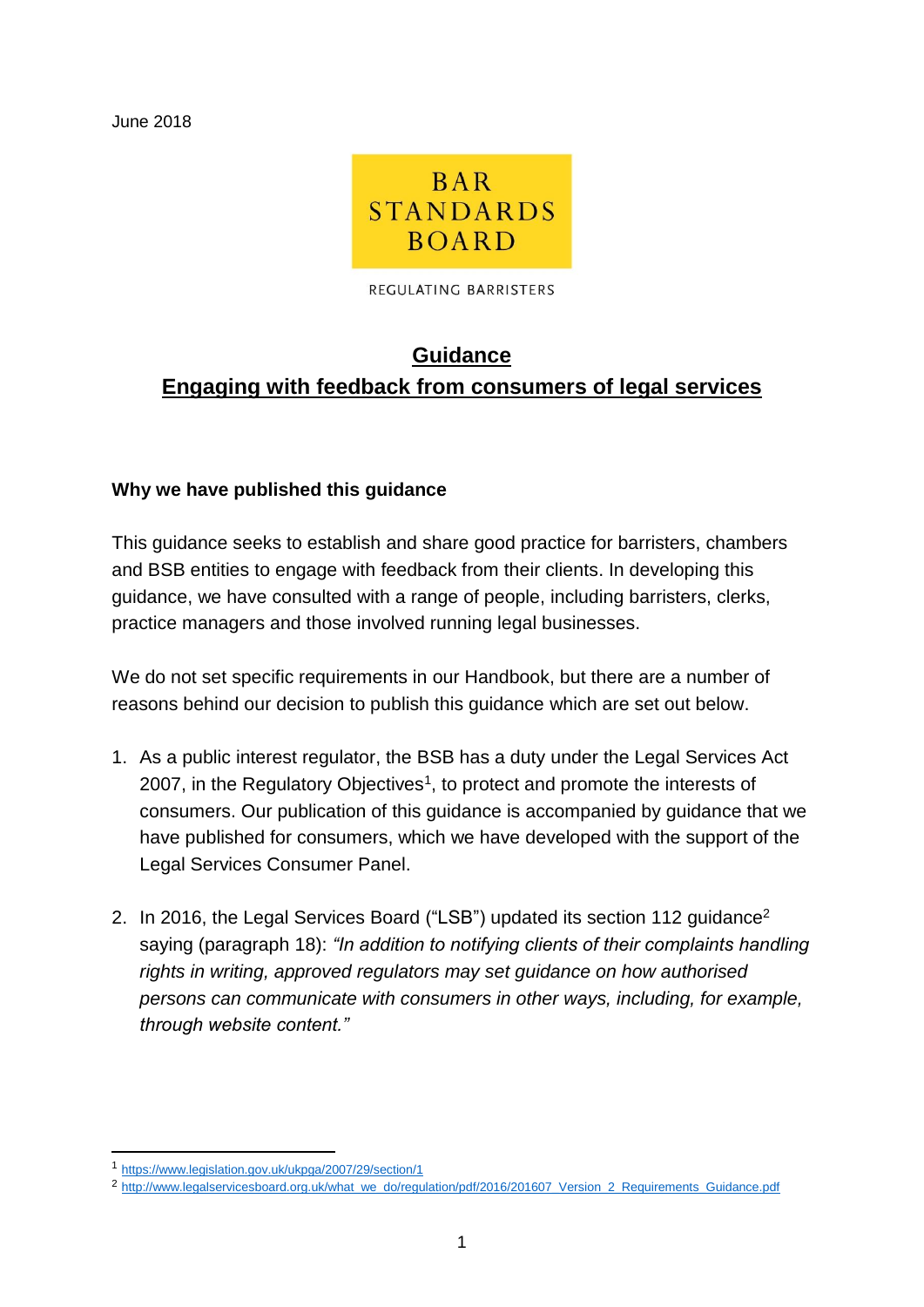- 3. In 2016, the Competition and Markets Authority (CMA)**<sup>3</sup>** set out a range of measures including encouraging legal service providers to engage with feedback as well as review platforms, to ensure that customers can benefit from the experience of others before making their choice.
- 4. In 2017, the Legal Ombudsman published research<sup>4</sup> that indicated that there are barriers for some consumers to initiate formal complaints procedures. Encouraging clients to communicate their concerns to you less formally may help to identify problems early on, support service improvement and ensure that high standards are maintained.

### **What are the barriers to collecting feedback?**

A number of people told us that they do not collect feedback and they gave a range of reasons for this:

"*Feedback is distracting because clients who have lost their case give disproportionately negative feedback."*

*"Clients see it as a way to complain."*

*"It's difficult for lay clients to assess and give feedback on legal skills." "We struggle to get responses to questionnaires sent to solicitors." "Some solicitors asked us to stop sending them questionnaires. Some even threatened to stop instructing chambers if we did not stop sending them questionnaires."*

"*It would not work trying to get feedback from lay clients through solicitors." "We don't need feedback from the lay client; repeat business comes from the solicitor not the lay client, so it's feedback from the solicitor that matters." "Chambers don't know what questions the solicitors ask their lay clients when they seek feedback."*

*"Professional clients always used to attend court but increasingly do not, so they don't see barristers in action. That makes it harder for them to give constructive feedback."*

We recognise that there can be challenges to collecting feedback and that these will vary according to practice area, so we are not recommending any single way of doing so. This guidance is set out to assist barristers, chambers and BSB entities in considering why they might collect feedback and in thinking about which method would work best for their practice.

 $\overline{a}$ <sup>3</sup> <https://www.gov.uk/cma-cases/legal-services-market-study>

<sup>4</sup> <http://www.legalombudsman.org.uk/wp-content/uploads/2014/09/Language-of-complaints-Report-.pdf>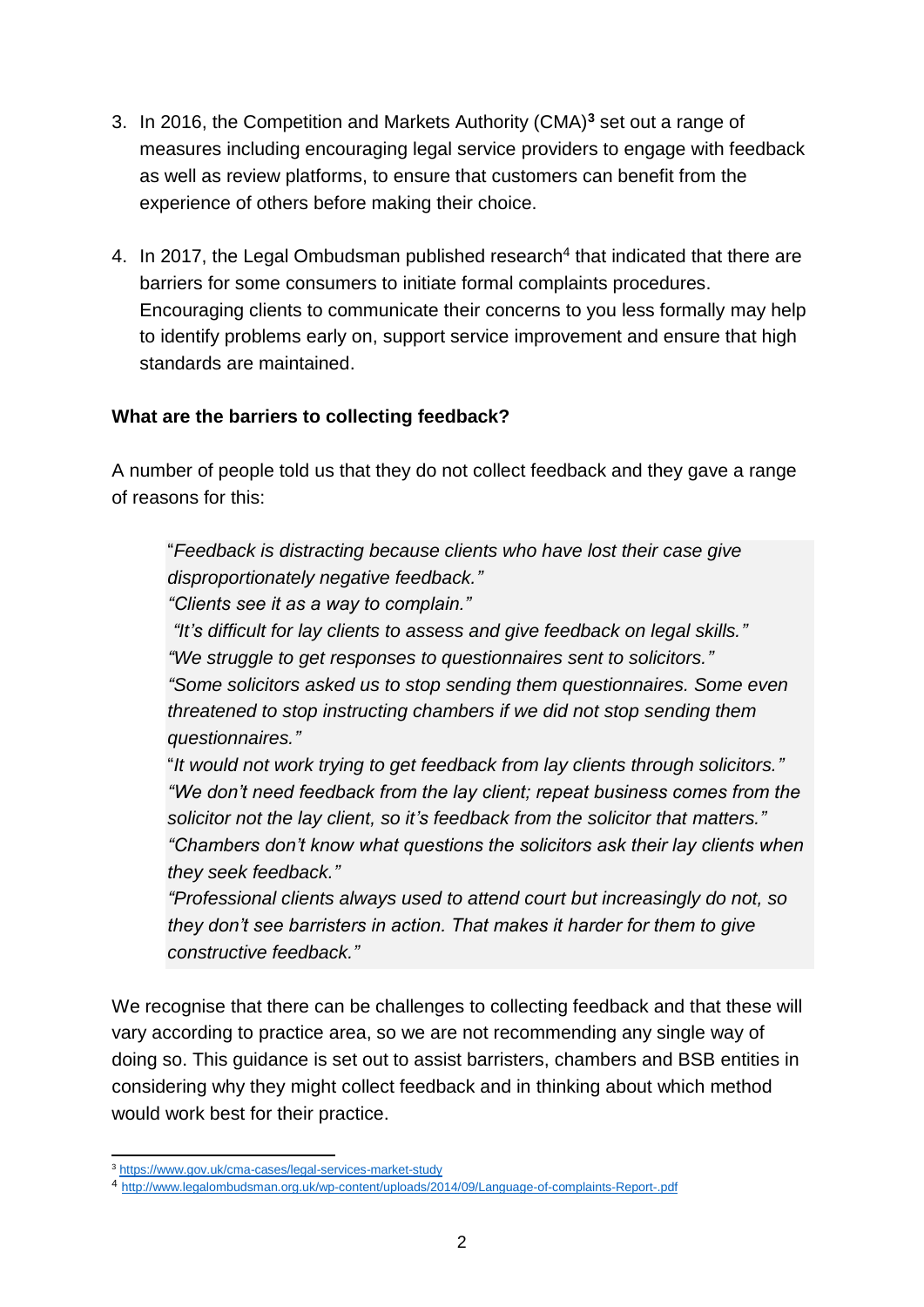## **Why the Bar engages with feedback**

Most barristers, chambers and BSB entities already engage in mechanisms to obtain feedback about their services. These are the reasons that they gave us for seeking feedback:

"*Information that we get can be used constructively to improve our services." "Positive feedback helps us to identify what we're doing well." "It supports our marketing strategy by helping us to understand how clients heard about us and what they want from us." "It has helped us to improve the information we provide on our website." "It's an opportunity to ask how we compare to other chambers." "It helps to build trust because our clients know that chambers want to find out how we can provide a better service to them." "We can identify a problem before it turns into a complaint." "It helps to identify staff, barrister and pupil training needs." "Personal recommendations play a significant part in my area of practice, so feedback is important to help build my practice." "It's helped us to improve the culture in chambers." "It gives the management committee a good overview of how chambers is working." "We use feedback that we've obtained when we have practice development meetings between clerks and barristers."* 

### **How the Bar collects feedback from clients**

Barristers, chambers and BSB entities that we spoke to take a variety of approaches to obtaining feedback. This ranges from:

- contacting the lay client directly to reaching out to the lay client through the solicitor;
- waiting until all proceedings have concluded before asking for feedback thereby allowing the client to reflect on the overall service provided; and
- making information about feedback mechanisms available through various media to actively asking clients to give feedback.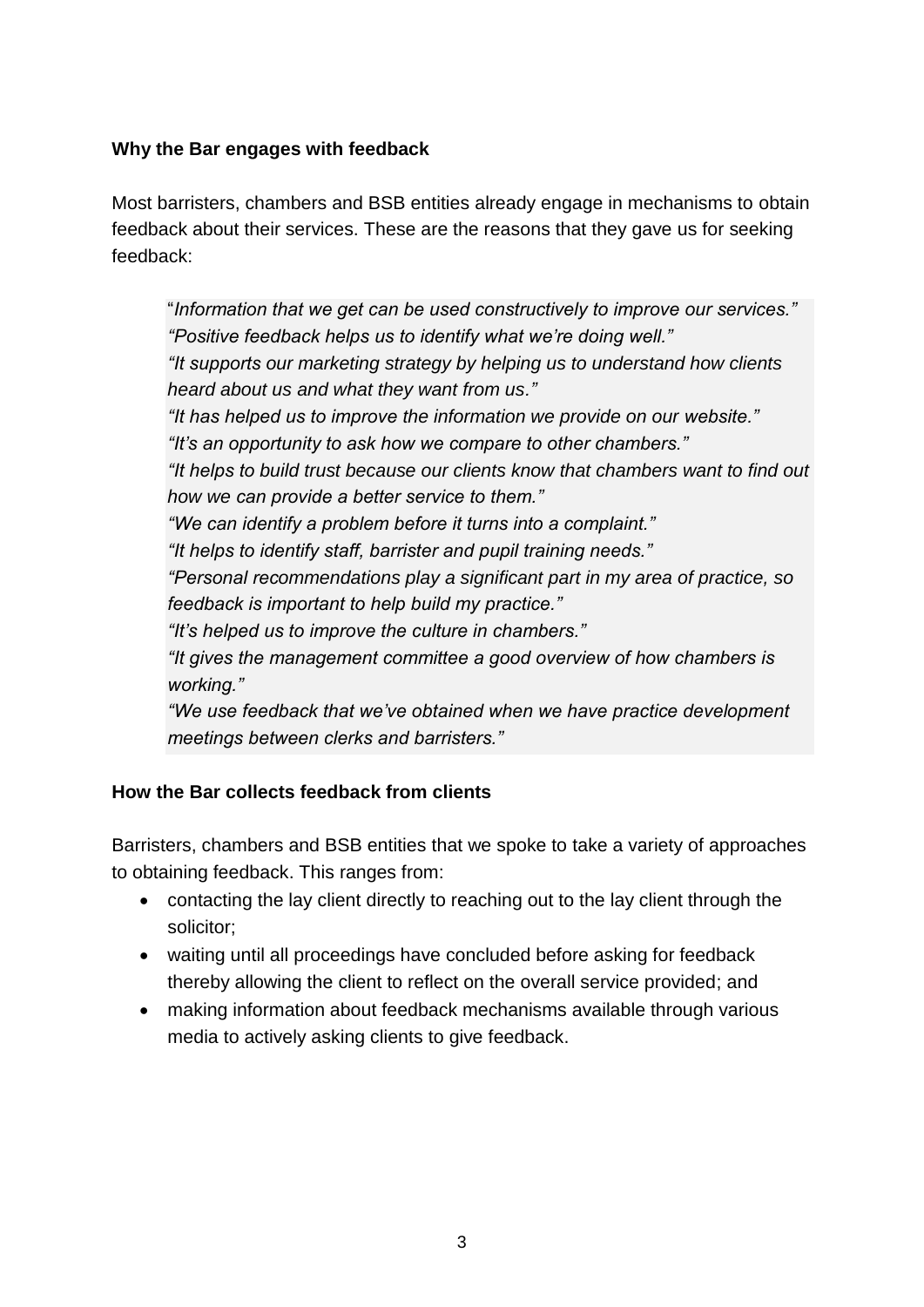Here are some of the ways that they gather feedback:

- Logging informal feedback received through daily contact with the clerks' room and barristers.
- Routine requests for feedback at the conclusion of each case.
- **Emailing a [Survey Monkey](http://www.surveymonkey.co.uk/) link after each case.**
- Asking the solicitors for particular types of feedback from lay clients.
- Surveys to solicitors who instruct chambers.
- Practice review meetings with key professional clients.
- Informal meetings between clerks and professional clients.
- Engagement of consultants to conduct client service reviews.
- Downloadable forms on the website.
- Client information sheets handed to the lay client directly or via the solicitor.
- Providing a link to the feedback page on the website in the client care letter.
- Including a client feedback form in the complaints information given to lay clients.

## **Collecting feedback from the lay client or the professional client?**

We recognise that most work is obtained through solicitors and that there can be challenges to getting feedback from the lay client.

Core Duty 7 of the BSB Handbook states "*you must provide a competent standard of work and service to each client"*. Guidance gC36 of the Handbook explains that your duty is to the client for whom you act and not your professional client. Therefore, having systems in place for feedback is an effective way of assuring yourself that you meet the Duty.

The Legal Services Consumer Panel carries out an annual Tracker Survey of how consumers choose legal services<sup>5</sup>. The Tracker Survey looks at complaints behaviour of the public and in particular the 'silent sufferers'. These are consumers who were dissatisfied with the services they received but did nothing about it. *49% of dissatisfied consumers in the 2017 survey did nothing about it.* 

Solicitors who are members of certain Law Society Quality Schemes and Lexcel<sup>6</sup> are required to have a process to monitor client satisfaction.

-

<sup>5</sup>[http://www.legalservicesconsumerpanel.org.uk/publications/research\\_and\\_reports/documents/How\\_consumers\\_are\\_using\\_Fi](http://www.legalservicesconsumerpanel.org.uk/publications/research_and_reports/documents/How_consumers_are_using_Final_2017.pdf) [nal\\_2017.pdf](http://www.legalservicesconsumerpanel.org.uk/publications/research_and_reports/documents/How_consumers_are_using_Final_2017.pdf)

<sup>6</sup> <http://www.lawsociety.org.uk/support-services/accreditation/lexcel/>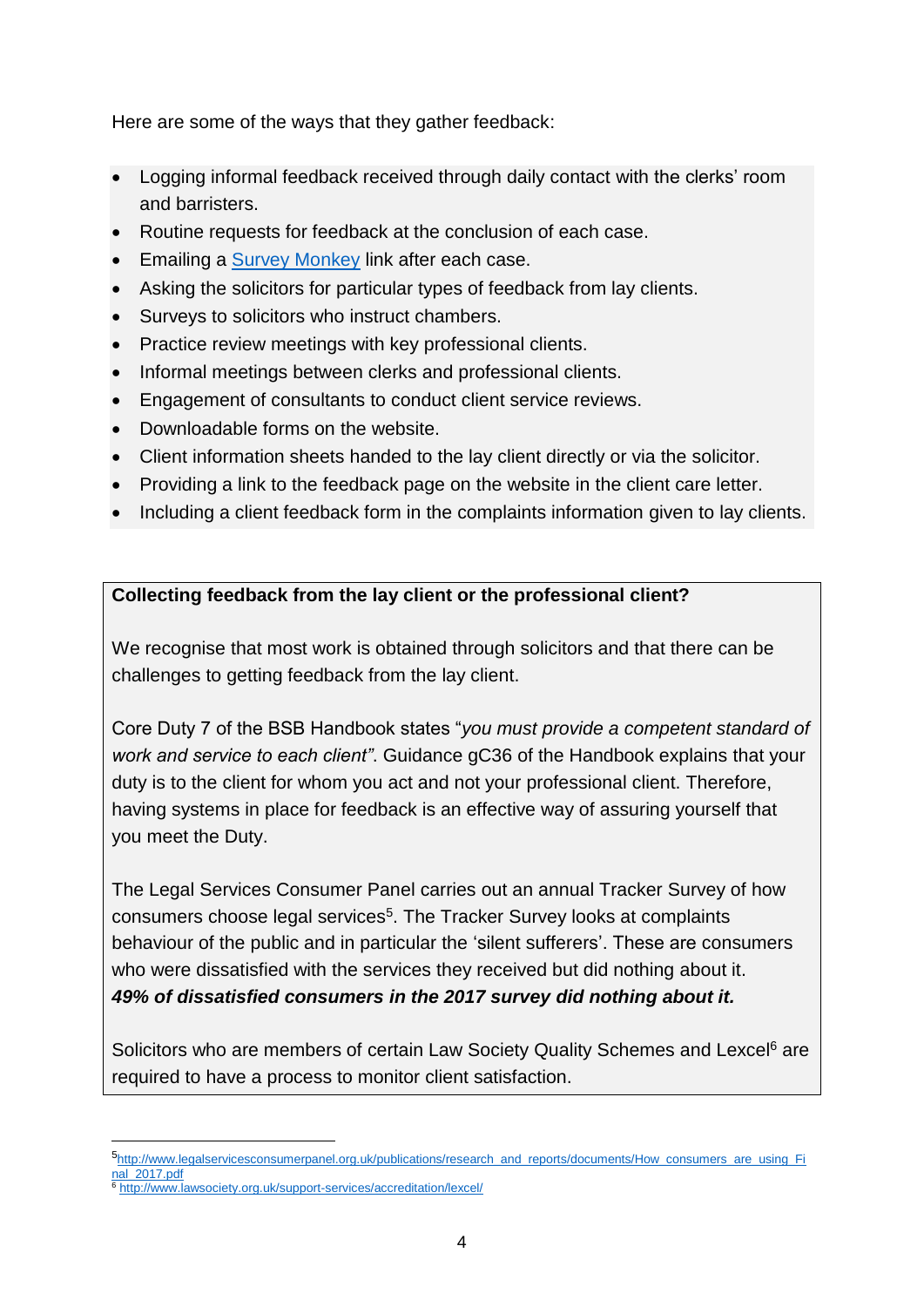Research by the SRA and The Legal Ombudsman<sup>7</sup> describes various forms of feedback used by solicitors.

*Consider: do you know what feedback the solicitor asks from your lay client? Could you ask them to ask specific questions for you?*

## **What questions does the Bar ask about when seeking feedback?**

Barristers, chambers and BSB entities told us that they ask the following questions when seeking feedback:

- How responsive was the barrister?
- Would you recommend us?
- How were the clerking services?
- How did you find out about us/me?
- Were our staff/barristers polite and approachable?
- Did we explain everything to you clearly in a way that you could understand?
- Did we respond to your enquiries in a timely manner?
- Did we keep you updated on the progress of your case?
- Do you have any suggestions for us to improve our service?

# **What the Bar does with feedback**

Barristers, chambers and BSB entities told us that it is important to capture and analyse feedback systematically to make the best possible use of it. They use feedback in a number of ways:

- Practice leads hold periodic or annual practice reviews with each barrister, where feedback is an integral part of the discussion.
- Management committees receive reports on feedback in the same way that they do for complaints, so that they can look at trends and consider what to do differently. They also look at what they are doing well and share it between practice groups.
- Feedback is used for entries in publications such as *The Legal 500* and *Chambers and Partners*.
- Examples of feedback are published on the chambers/entity website.

<sup>-</sup><sup>7</sup> <http://www.legalombudsman.org.uk/wp-content/uploads/2017/11/FINAL-First-Tier-Complaints-Report.pdf>